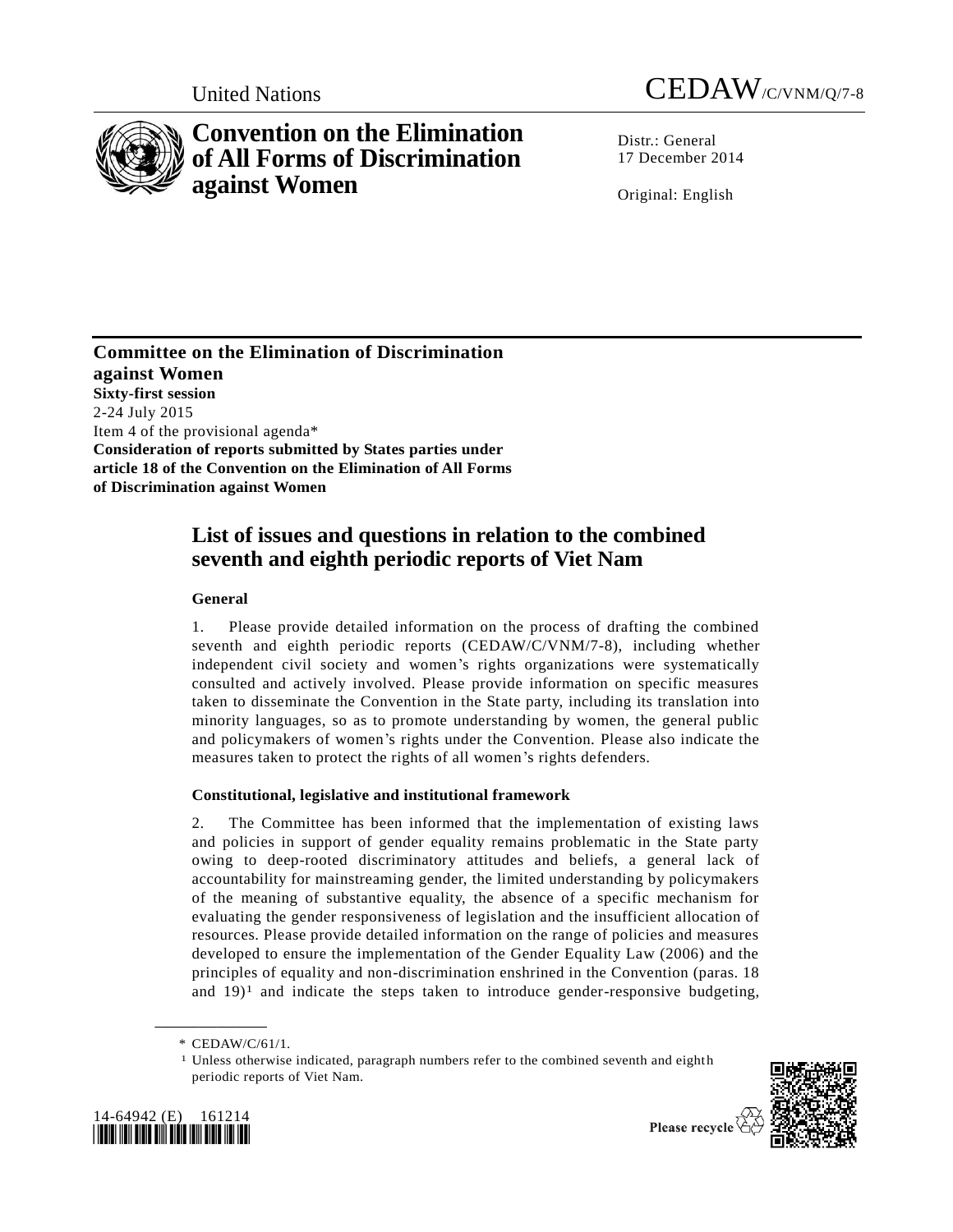allocate sufficient financial and human resources for the implementation of existing gender laws and policies and ensure that gender mainstreaming is implemented by all ministries and used in all policymaking processes. Please also indicate the steps taken to build the capacity of the Committee on Social Affairs of the National Assembly and provide it with adequate expertise and resources to effectively conduct its review of legislation from a gender perspective.

#### **Non-discrimination**

3. The Committee has been informed of an increase in the imbalance in the sex ratio at birth and of a strong link between the State party's birth control policy and sex-selective abortion, even though sex identification and sex-selective abortions have been outlawed. Please indicate the measures taken, including public campaigns, to address the root causes of gender inequality, which leads to sex selection and other discriminatory practices, and provide updated information on whether the birth control policy will be removed from the new population legislation being developed. Please provide updated information on the reported law on ethnic minorities and indicate whether it will deal with the situation of minority women and the multiple forms of discrimination to which they are subjected.

#### **Access to justice**

4. Please provide information on measures taken to ensure women's right to redress in cases of discrimination, as provided for in the Gender Equality Law, including awareness-raising and capacity-building regarding non-discrimination and gender equality for law enforcement officers, prosecutors and judges to enable them to handle cases of sex- and gender-based violations appropriately. Please also indicate the steps taken to resolve the conflict between the Legal Aid Law and Circular No. 07/2011/TT-BTP and ensure that all women, especially those who are poor and disadvantaged and those who live in rural, remote or mountainous regions, are aware of their rights and of mechanisms for redress, including the availability of legal aid services in cases of discrimination or violence.

#### **National machinery for the advancement of women**

5. Please clarify which ministries, agencies and organizations form part of the national machinery for the advancement of women, the coordination mechanisms between them, the percentage of the national budget allocated to them and the steps taken to tackle the challenges identified in paragraph 72, including building the capacity of the State apparatus and the shortage of gender experts in each field of expertise. Please explain why the responsibility for State management of gender equality lies with the Ministry of Labour, Invalids and Social Affairs, while the implementation of the Domestic Violence Law is the responsibility of the Ministry of Culture, Sports and Tourism, and clarify the role of the ministry responsible for gender equality in overseeing the implementation of the Domestic Violence Law. Please also elaborate on the roles of the National Committee for the Advancement of Women in Viet Nam and the Viet Nam Women's Union and provide details on the National Strategy on Gender Equality for 2011-2020 (para. 32), including its objectives, time frame, monitoring and evaluation framework and results achieved to date.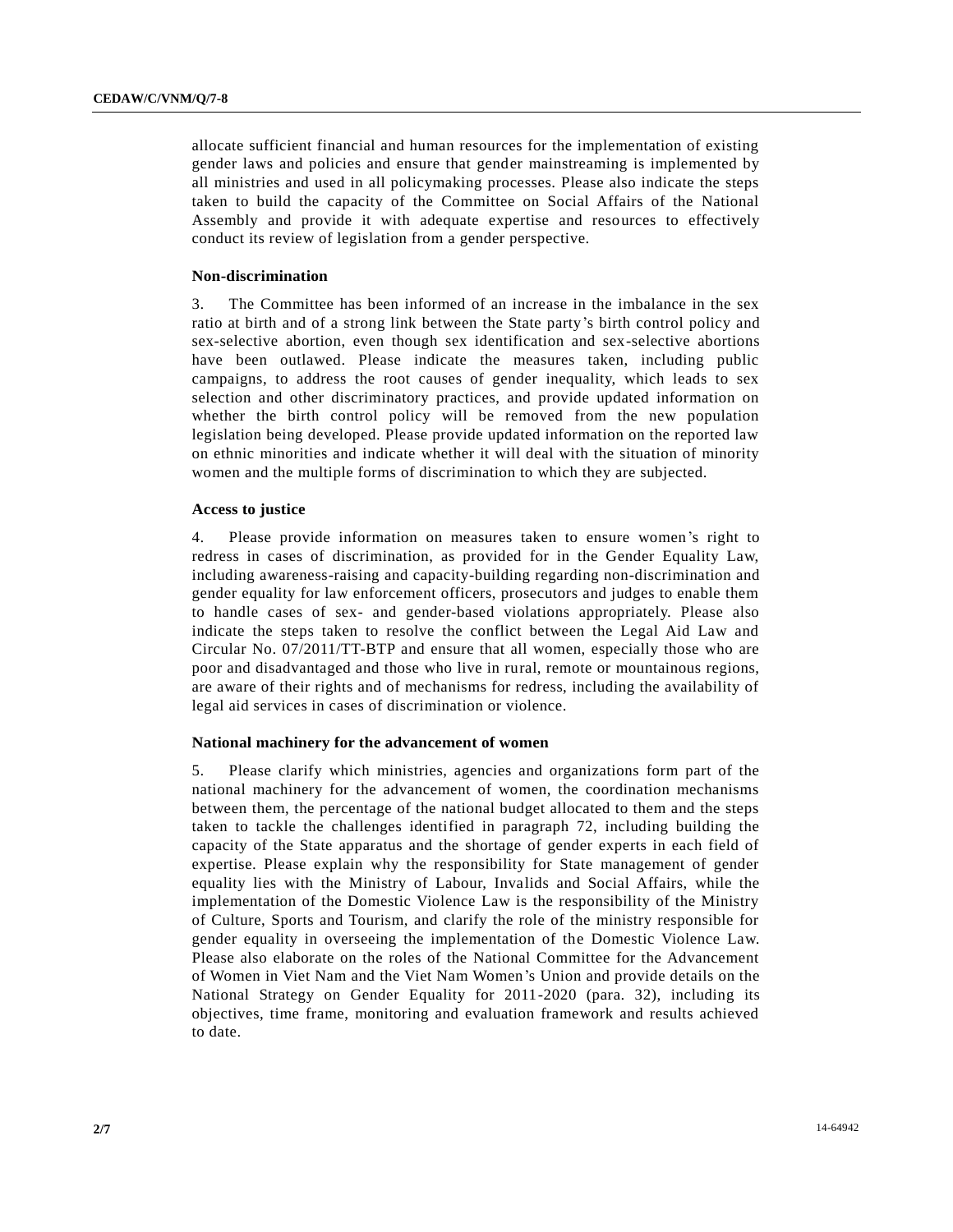#### **Temporary special measures**

6. The information provided suggests that the State party does not fully understand the nature and scope of temporary special measures (paras. 74-76). Please provide information on efforts made to increase understanding of the need for such measures as a necessary component of a strategy to accelerate the achievement of de facto and substantive equality between women and men in the State party. Please provide detailed information on temporary special measures that are in place or envisaged, in line with article 4 (1) of the Convention and the Committee's general recommendation No. 25 on temporary special measures, to promote and accelerate de facto equality between men and women in all areas covered by the Convention, in particular in education, employment and participation of women in political and public life, and to ensure the rights of women belonging to minorities, elderly women and women with disabilities.

#### **Stereotypes and harmful practices**

7. Please provide information on measures taken to modify the deeply entrenched gender stereotypes and cultural beliefs that portray women in a subordinate role in society, including in textbooks and the media. Please indicate whether specific measures are in place or envisaged with a view to eliminating harmful practices such as child and/or forced marriage, in line with joint general recommendation No. 31 of the Committee on the Elimination of Discrimination against Women/general comment No. 18 of the Committee on the Rights of the Child on harmful practices, paying particular attention to the situation of women and girls living in rural areas and/or belonging to minorities, who may be at a heightened risk of being subjected to such practices.

#### **Violence against women**

8. The Committee has been informed that violence against women remains prevalent in the State party and that victims face serious challenges in relation to gaining access to justice and effective remedies. Please provide information on measures taken or envisaged to comprehensively address violence against women and girls in the private and public spheres, including to amend provisions in the Domestic Violence Law that may hinder women's access to remedies; harmonize the penal and penal procedure codes, the Domestic Violence Law and other related legislation with the provisions of the Convention; widen the definition of rape in the Penal Code to include marital rape; enforce the prohibition of reconciliation in cases of violence against women; develop and implement gender-sensitive and human rights-based capacity-building programmes for law enforcement officials, including police officers, prosecutors, judges and other relevant actors; and ensure that a sufficient part of the national budget is allocated to prevention and to the provision of adequate psychosocial support services to victims of violence, including adequate resources for the 10 existing shelters (para. 259).

#### **Trafficking and exploitation of prostitution**

9. Please indicate measures taken to combat trafficking in women and girls, including in relation to the prevention, identification and protection of victims and the provision of support services for their rehabilitation and reintegration, and steps taken to systematically investigate complaints and increase the number of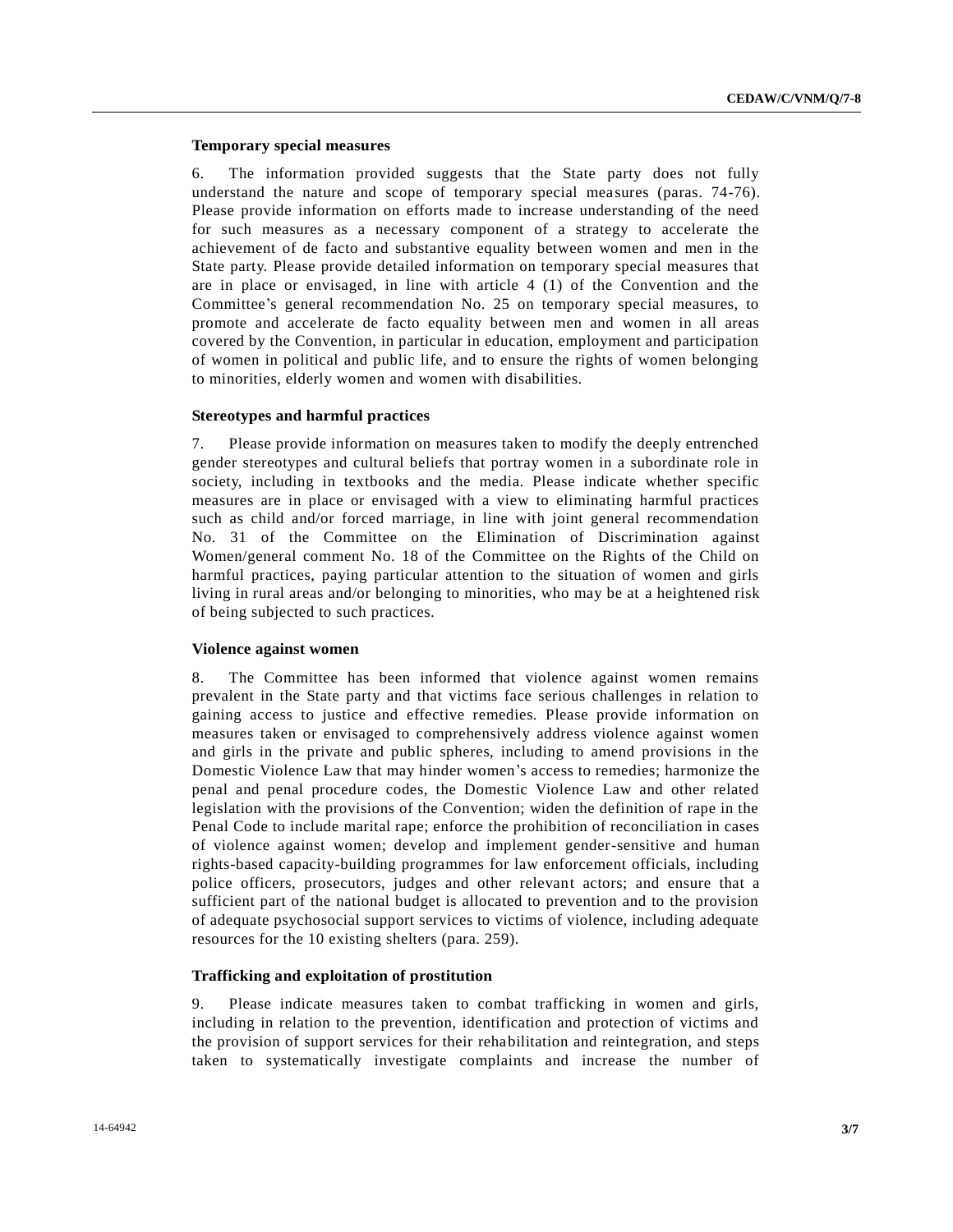prosecutions, providing details on the nature of the sanctions imposed on perpetrators. Please also provide information on the progress made towards the implementation of the Anti-Trafficking Law, including capacity development and training of law enforcement officials on its provisions, the budget and human resources allocated to the National Action Plan for 2011-2015 and the challenges encountered in its implementation and measures taken to overcome them.

10. It is recognized that female sex workers continue to face abuse (paras. 85 and 86). Please provide information about the prevalence of prostitution in the State party, the relevant legal framework and programmes to assist women wishing to leave prostitution, including details about the forms of treatment that they receive in treatment centres (para. 86) and whether those are sought voluntarily or through a judicial order. Please also indicate whether measures are in place to create an enabling environment for networks and groups to engage in advocacy for and provide support to women and transgender persons in prostitution who are survivors of violence and address the stigma to which they may be subjected that prevents them from seeking remedies. Please also provide updated information on the number of girls in the commercial sex industry and the measures taken to protect and support them, and to prosecute and punish those responsible for their exploitation.

#### **Participation in political and public life**

11. The State party points to an increase in the percentage of women deputies in the National Assembly and the people's councils (paras. 111 and 113), although it concedes that the target for women in management positions contained in the National Strategy for the Advancement of Women has not been met owing to the lack of qualified women officers. Please elaborate on the specific measures taken to increase the participation of women at all levels and provide detailed disaggregated data in that regard. Please indicate the measures envisaged to increase the percentage of women deputies in the National Assembly and the people 's councils, including through awareness-raising campaigns on the positive role of women in politics, gender equality and women's leadership, mentoring schemes and women's leadership training courses for candidates.

#### **Statelessness**

12. The Committee has received information that, in 2013, there were 200 stateless former Cambodian refugees awaiting naturalization, 800 stateless women who had renounced their Vietnamese nationality and 10,000 persons of undetermined nationality living in the border provinces of the State party. Please provide updated information on the status of those cases, including sex-disaggregated data on the former Cambodian refugees and persons of undetermined nationality. Please also indicate any steps taken to accede to the 1951 Convention relating to the Status of Refugees and the 1967 Protocol thereto, as well as to adopt corresponding legislative measures and asylum procedures that are gender sensitive and uphold the principle of non-refoulement.

#### **Education**

13. It is indicated that gender biases and stereotypes still exist in textbooks, teaching materials and methodologies (paras. 149 and 150). The Committee has also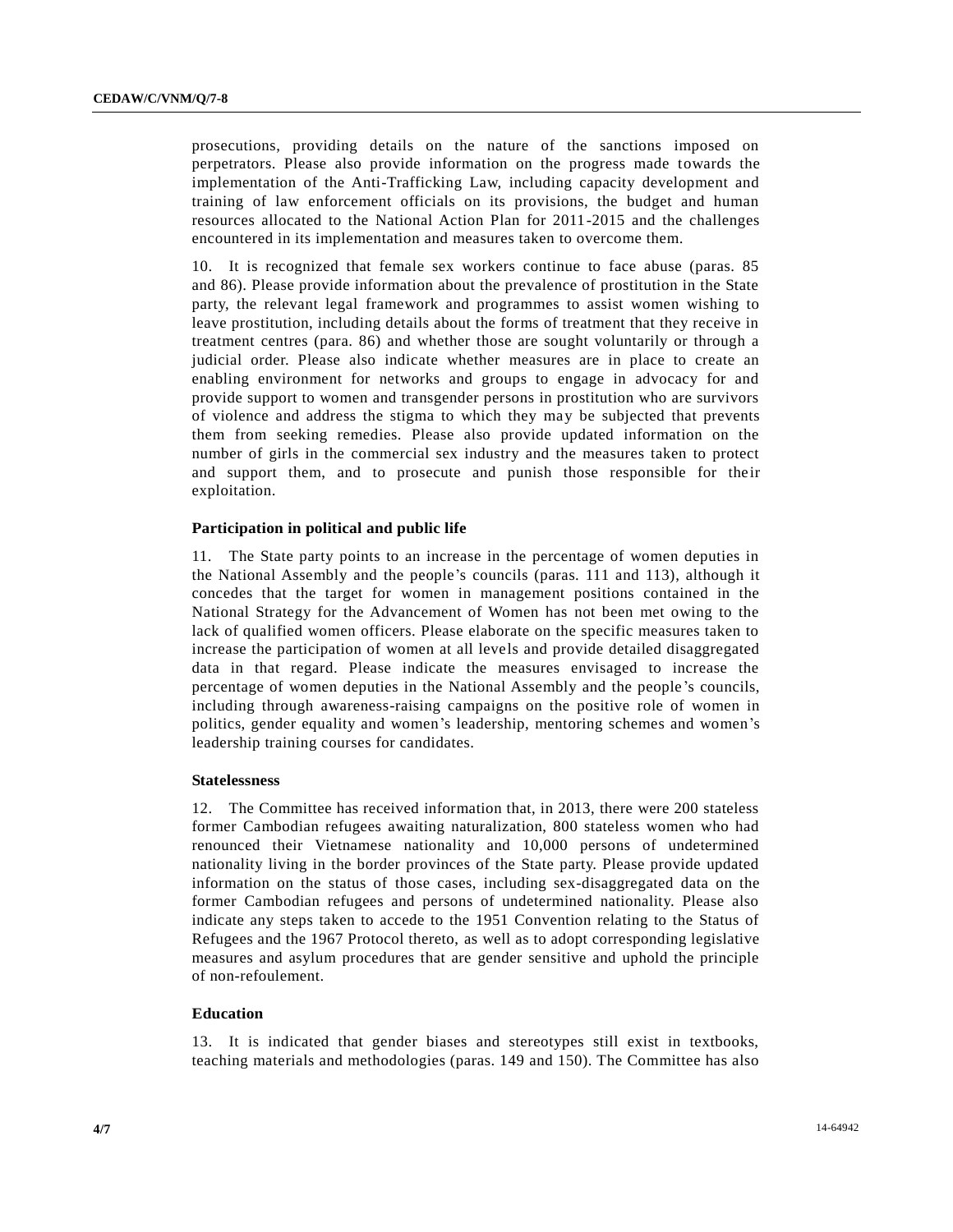been informed that significant disparities persist in educational opportunities and outcomes, with girls belonging to minorities at a particular disadvantage and girls continuing to be segregated in traditional areas of study. Please indicate the steps taken to allocate sufficient resources from the national budget to the action plan for the education sector and the development of a monitoring and evaluation framework for its implementation; improve the collection and analysis of sex-disaggregated data throughout the education sector; increase the financial assistance provided to girls from economically disadvantaged families in all communities; address the high illiteracy and school dropout rates among girls in general and girls belonging to ethnic minority groups in particular, including through the provision of bilingual education; eliminate gender stereotypes in curricula, textbooks, teaching materials and training programmes and encourage the participation of girls in non-traditional fields of study; and institute universal gender equality awareness training for teachers at all levels.

#### **Employment**

14. Please provide information on measures taken to address the occupational segregation of women in the private and the public sectors in low-paid and low-skilled jobs and ensure that women enjoy equal remuneration for work of equal value in both the formal and informal sectors. Please also provide information on measures taken to facilitate the entry of women into the formal labour force and improve their situation in the informal sector, for example by increasing their access to social security, and on measures in place or envisaged to modify prejudices and discriminatory stereotypes, in particular in relation to care duties, in addition to measures to address sexual harassment in the workplace. Please also indicate any steps taken to amend the Labour Code to harmonize the retirement age for women and men and measures to ensure that women and men have equal access to job opportunities and career development.

#### **Health**

15. Please indicate whether the National Population and Reproductive Health Strategy for 2011-2020 respects the right of individuals or couples to decide on the timing, number and spacing of their children and provide information on any penalties imposed on couples who do not adhere to the "two-child policy". Please provide updated information on the measures taken to address the high maternal mortality ratio in rural areas and among women from ethnic minorities; tackle the shortage of skilled health-care workers in remote and mountainous areas and the lack of midwives who speak minority languages; raise awareness among adolescent girls of sexual and reproductive health, including through age-appropriate education on sexual and reproductive health and rights in schools; respond to the increasing number of adolescent pregnancies and abortions, including by facilitating access to contraceptives and high-quality reproductive health services, assistance and counselling; and address the stigma and discrimination faced by women living with HIV and the growing number of new infections among women in long-term sexual relationships with men living with HIV.

#### **Rural women**

16. Please provide updated data, disaggregated by sex, on the situation of rural women in all areas covered by the Convention. Please specifically indicate the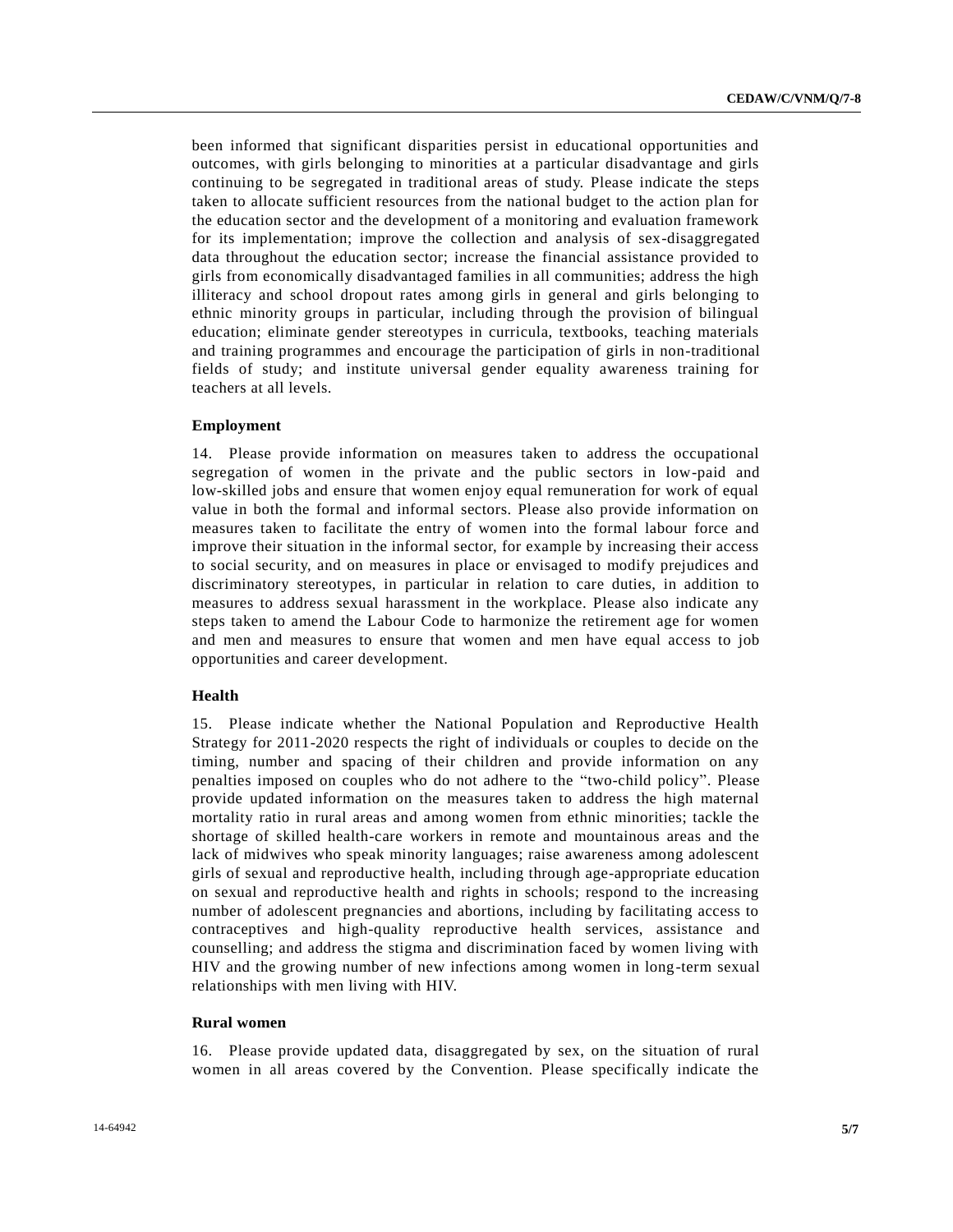measures taken and envisaged to ensure that rural women have equal access to basic services, including health, education, technology, markets and trader networks and decision-making in the agriculture sector, in addition to elected and appointed positions and economic opportunities, including income-generating projects and credit facilities, on an equal basis with men. Please indicate the specific measures taken to ensure that wives and husbands share property rights and that land -use certificates are issued in both their names, as provided for in the new Land Law that entered into force in July 2014. Please also indicate whether policies and strategies developed to tackle climate change and natural disasters have sought and included input from rural women and include a gender perspective.

#### **Disadvantaged groups of women**

17. The Committee has been informed of the feminization of ageing in the State party, with older women, who account for 80 per cent of the elderly, at a particular disadvantage, living alone and in poverty. Please indicate the measures taken to implement the Law on the Elderly and to collect data in order to develop adequate measures in accordance with the Committee's general recommendation No. 27 on older women and the protection of their human rights.

18. The Committee has also received information that there are no women-only prisons in the State party and no data on the number of women's units in correctional facilities housing both women and men. Please provide detailed information on the conditions for women prisoners. Please indicate measures taken to address the gender-specific needs and rights of women prisoners in accordance with the United Nations Rules for the Treatment of Women Prisoners and Non-custodial Measures for Women Offenders (the Bangkok Rules) and how prison staff and management are held accountable for compliance.

#### **Marriage and family relations**

19. Please indicate the mechanism in place to monitor the implementation of the Marriage and Family Law, including prevention of child marriage and enforcement of its prohibition, in particular in rural areas and mountainous regions where the practice is reportedly widespread, and state whether measures have been taken to address provisions therein, such as reconciliation in case of divorce, that may put pressure on women to remain in abusive relationships. Please also indicate whethe r the State party envisages amending the law to ensure that the legal age of marriage is 18 years for both men and women, as previously recommended by the Committee [\(CEDAW/C/VNM/CO/6,](http://undocs.org/CEDAW/C/VNM/CO/6) para. 27). Please also provide information on measures taken to clarify the application of customary law and provision of property certificates to facilitate division of property and clarify whether the legislation provides for recognition of same-sex relationships and contains measures on division of property for couples in de facto relationships.

#### **Data collection**

20. Please indicate whether there is a framework in place or envisaged to systematically collect sex-disaggregated data and monitor and evaluate the implementation of existing legislation and policies, through the adoption of measurable indicators, so as to measure the progress of implementation under all areas of the Convention.